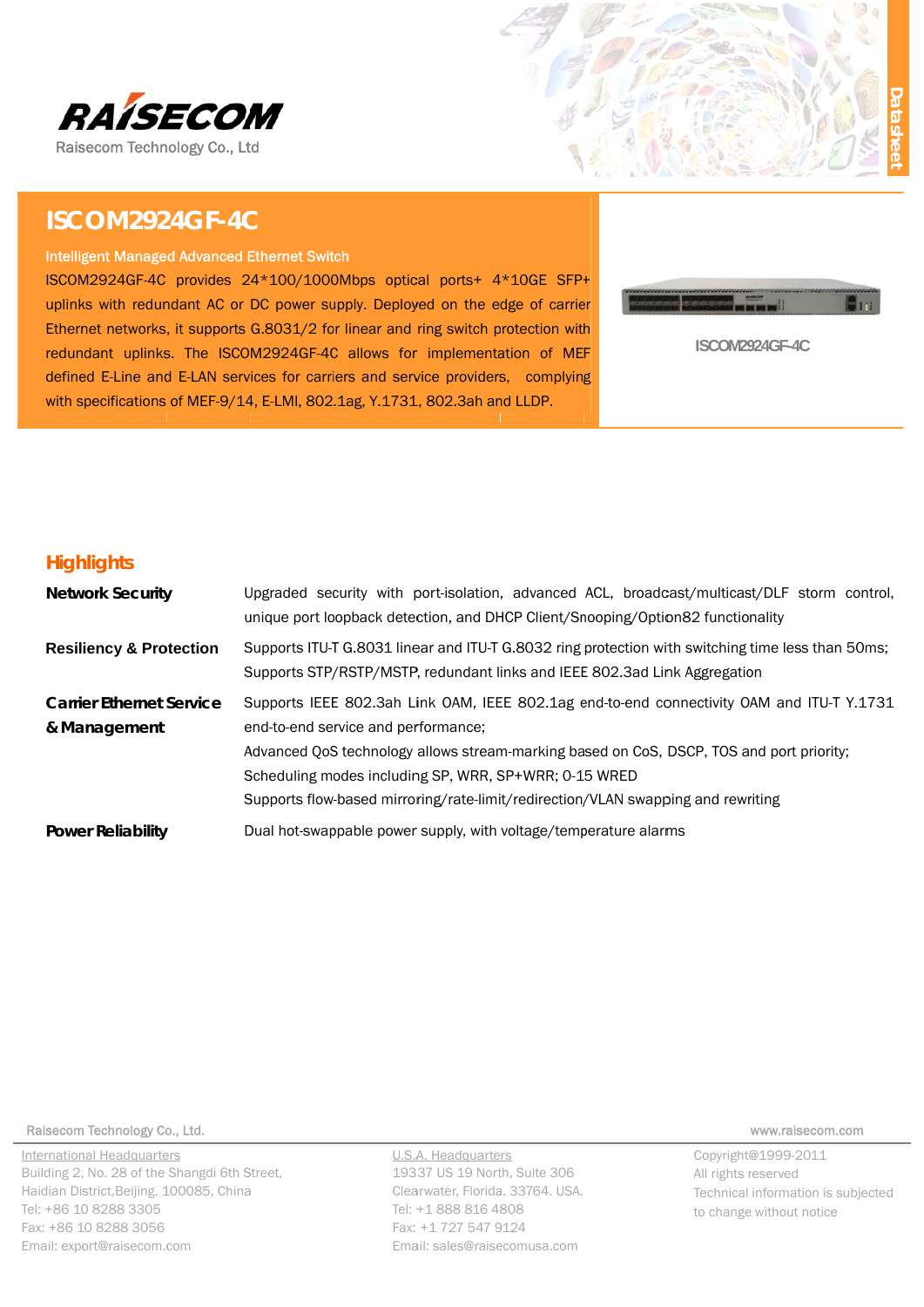





## **Products involved**

- · 10G aggregation switch: ISCOM2924GF-4C
- L<sub>2</sub> access switch: ISCOM2110EA-MA
	- ISCOM2126EA-MA(B)
	- ISCOM2128EA-MA

# **Features**

| <b>Switching Mode</b>    | Store and forward mode; Non-blocking switching               |  |  |
|--------------------------|--------------------------------------------------------------|--|--|
| <b>Packet Forwarding</b> | MTU: 9,250byte (default);                                    |  |  |
|                          | <b>DLF</b> control                                           |  |  |
| <b>Bandwidth Profile</b> | Rate limit: 1,048,576Kbps;                                   |  |  |
|                          | Burst configuration (Max 130KB);                             |  |  |
|                          | Ingress rate limit per port;                                 |  |  |
|                          | Rate limit per VLAN;                                         |  |  |
|                          | Increments:64Kbps                                            |  |  |
| <b>VLAN</b>              | IEEE 802.10 VLAN: 4K active VLANs;                           |  |  |
|                          | Port-based VLAN;                                             |  |  |
|                          | GVRP, 256 max dynamic VLAN                                   |  |  |
| <b>Storm Control</b>     | Broadcast/multicast/unicast/DLF storm control per port;      |  |  |
|                          | Control mode: global, bps, burst; Default burst: 8KB         |  |  |
| <b>Multicast</b>         | 1K multicast addresses:                                      |  |  |
|                          | Static multicast group;                                      |  |  |
|                          | IGMP Snooping V1/V2/V3;                                      |  |  |
|                          | Multicast filtering & unknown multicast discarding;          |  |  |
|                          | <b>MVR</b>                                                   |  |  |
| <b>Mirror</b>            | Mirroring per port;                                          |  |  |
|                          | Separate mirroring configurations for ingress & egress ports |  |  |

#### Raisecom Technology Co., Ltd.

**International Headquarters** Building 2, No. 28 of the Shangdi 6th Street, Haidian District, Beijing. 100085, China Tel: +86 10 8288 3305 Fax: +86 10 8288 3056 Email: export@raisecom.com

U.S.A. Headquarters 19337 US 19 North, Suite 306 Clearwater, Florida. 33764. USA. Tel: +1 888 816 4808 Fax: +1 727 547 9124 Email: sales@raisecomusa.com

www.raisecom.com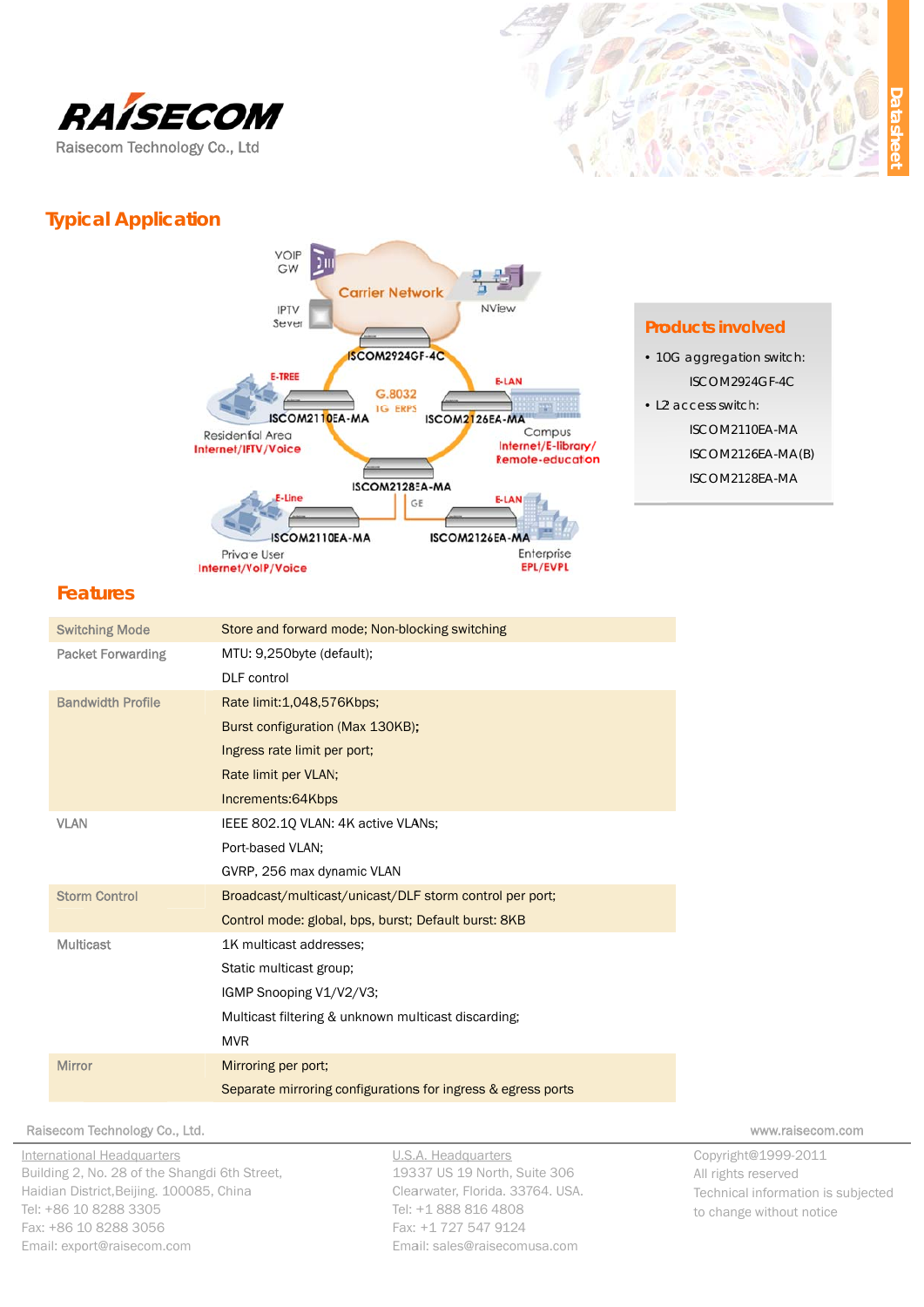

**Contractor** 



| Port Loopback Detection   | Auto shutdown individual ports upon fault signals;                      |  |
|---------------------------|-------------------------------------------------------------------------|--|
|                           | Auto-detection interval can be set                                      |  |
| <b>MAC Address Table</b>  | 32K MAC address:                                                        |  |
|                           | Add/remove MAC address;                                                 |  |
|                           | View MAC address statistic;                                             |  |
|                           | Search MAC address:                                                     |  |
|                           | Aging time: 10-1,000,000s;                                              |  |
|                           | MAC table threshold per port;                                           |  |
|                           | MAC table limit: 1-255;                                                 |  |
| Q-in-Q                    | Port/flexible Q-in-Q;                                                   |  |
|                           | 2:1 VLAN-mapping based on inner/outer VLAN tag                          |  |
| <b>Link Aggregation</b>   | Up to 8 groups and 8 ports per group;                                   |  |
|                           | Group member max-port-number 26;                                        |  |
|                           | Load balancing based on MAC/MAC+IP;                                     |  |
|                           | Standard LACP (static only)                                             |  |
| <b>Flow Control</b>       | IEEE 802.3x in full duplex mode;                                        |  |
|                           | Back pressure in half duplex mode;                                      |  |
|                           | Separate configurations for ingress & egress                            |  |
| <b>STP</b>                | STP, RSTP & MSTP (64 instances);                                        |  |
|                           | <b>256 STG</b>                                                          |  |
| <b>Digital Diagnostic</b> | SFP digital diagnostic function                                         |  |
| <b>Port Backup</b>        | Supported                                                               |  |
| <b>Transparent Relay</b>  | BPDU; DOT1X; LACP; CDP; VTP; UDLD; PAGP                                 |  |
| <b>Advanced</b>           |                                                                         |  |
| <b>OAM</b>                | IEEE802.3ah OAM including discovery, link performance, remote loopback, |  |
|                           | fault detection & performance stats per OAM standards;                  |  |
|                           | OAM Active/Passive mode;                                                |  |
|                           | OAM MIB Variable Get function;                                          |  |
|                           | <b>OAM Event function:</b>                                              |  |
|                           | Extended OAM (configure on remote switches)                             |  |
| <b>Cluster Management</b> | Raisecom Neighbor Discovery Protocol (RNDP);                            |  |
|                           | Raisecom Topology Discovery Protocol (RTDP);                            |  |
|                           | Raisecom Cluster Management Protocol (RCMP);                            |  |
|                           | Raisecom Cluster Program                                                |  |
| <b>SLA</b>                | Layer-2/Layer-3 SLA (frame delay, jitter & packet loss)                 |  |
| <b>System Management</b>  | CLI/ARP/Telnet/Console/SNMP/SSH/Web management;                         |  |
|                           | 16   aver 3 interfaces super VI AN may 1K VI ANs.                       |  |

 $\ldots$  .

## Raisecom Technology Co., Ltd.

International Headquarters Building 2, No. 28 of the Shangdi 6th Street, Haidian District, Beijing. 100085, China Tel: +86 10 8288 3305 Fax: +86 10 8288 3056 Email: export@raisecom.com

U.S.A. Headquarters 19337 US 19 North, Suite 306 Clearwater, Florida. 33764. USA. Tel: +1 888 816 4808 Fax: +1 727 547 9124 Email: sales@raisecomusa.com

www.raisecom.com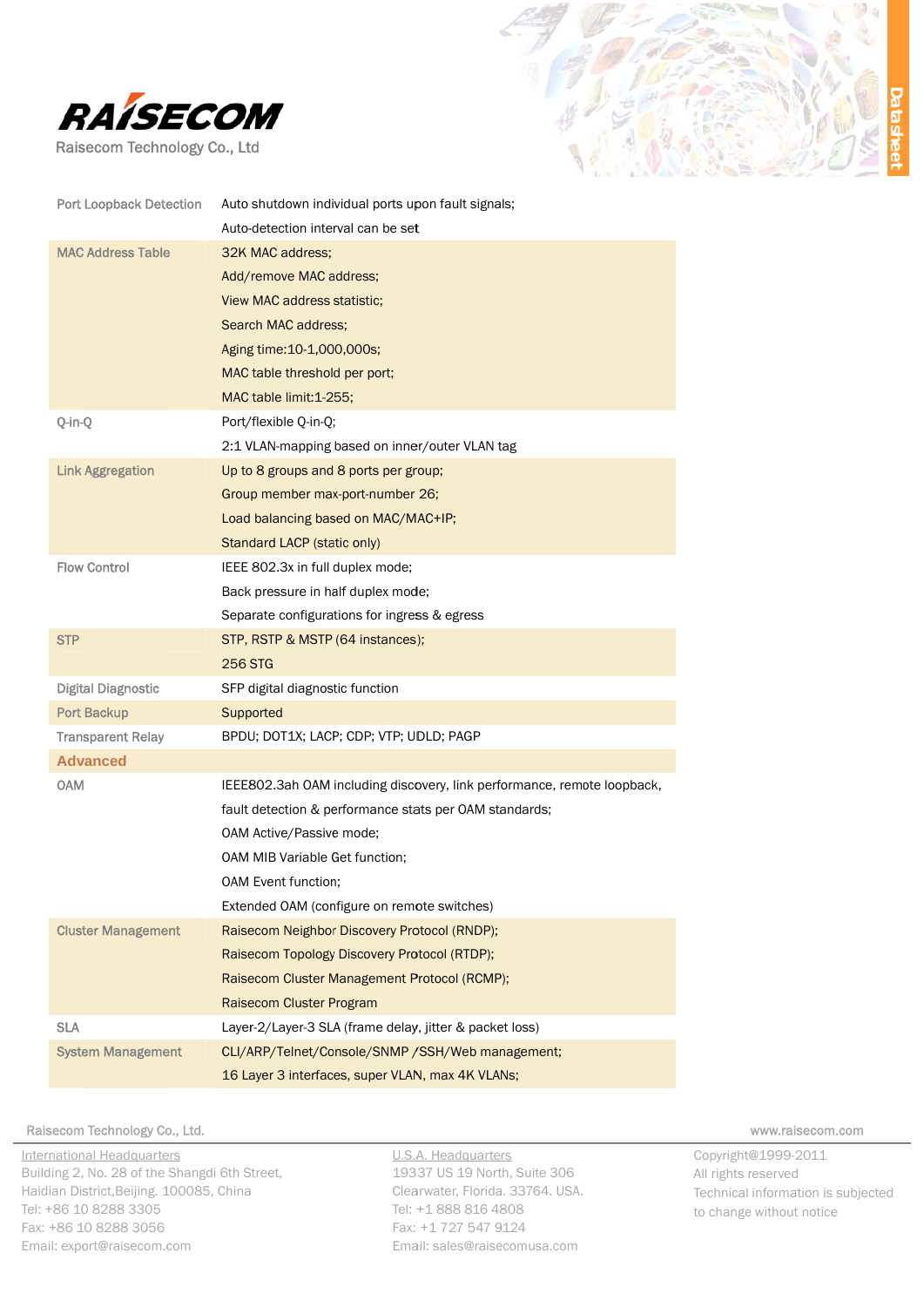

|                        | RMON1, 2, 3 & 9;                                                     |
|------------------------|----------------------------------------------------------------------|
|                        | Bridge MIB (RFC1493);                                                |
|                        | Raisecom NMS;                                                        |
|                        | System log;                                                          |
|                        | Hierarchical alarms;                                                 |
|                        | Link alarm per port;                                                 |
|                        | Keep-alive report;                                                   |
|                        | Fault pass through;                                                  |
|                        | Module information management                                        |
| <b>Maintenance</b>     | Debug information output;                                            |
|                        | PING (packet internet groper);                                       |
|                        | Telnet client;                                                       |
|                        | Port statistic;                                                      |
|                        | Port dynamic statistic                                               |
| QoS                    | Global CoS/DSCP to queue mapping;                                    |
|                        | Port priority override;                                              |
|                        | Port TRUST mode: CoS/DSCP/port priority;                             |
|                        | Global queue scheduling with 8 queues per port;                      |
|                        | Scheduling mode: SP/WRR/SP+WRR;                                      |
|                        | WRR weight range: 1-255;                                             |
|                        | Flow statistic;                                                      |
|                        | Flow-based mirror/rate-limit/ redirection/VLAN swapping/rewriting of |
|                        | 802.1p CoS, DSCP, TOS and port priority                              |
| <b>Ethernet Ring</b>   | Raisecom private ring protocol;                                      |
|                        | Up to 8 rings;                                                       |
|                        | 124 devices on one ring;                                             |
|                        | switching time ≤50ms                                                 |
| G.8031/8032            | G.8031 linear protection;                                            |
|                        | G.8032 ring protection                                               |
| <b>ACL</b>             | MAC/IP-based ACL;                                                    |
|                        | ACL map (L2~L4 byte)                                                 |
| <b>Safety Features</b> | Client classification and password protection;                       |
|                        | RADIUS;                                                              |
|                        | TACACS+;                                                             |
|                        | Binding of MAC address & port;                                       |
|                        | Port protection;                                                     |
|                        | PPPoE agent;                                                         |

## Raisecom Technology Co., Ltd.

International Headquarters Building 2, No. 28 of the Shangdi 6th Street, Haidian District, Beijing. 100085, China Tel: +86 10 8288 3305 Fax: +86 10 8288 3056 Email: export@raisecom.com

U.S.A. Headquarters 19337 US 19 North, Suite 306 Clearwater, Florida. 33764. USA. Tel: +1 888 816 4808 Fax: +1 727 547 9124 Email: sales@raisecomusa.com

www.raisecom.com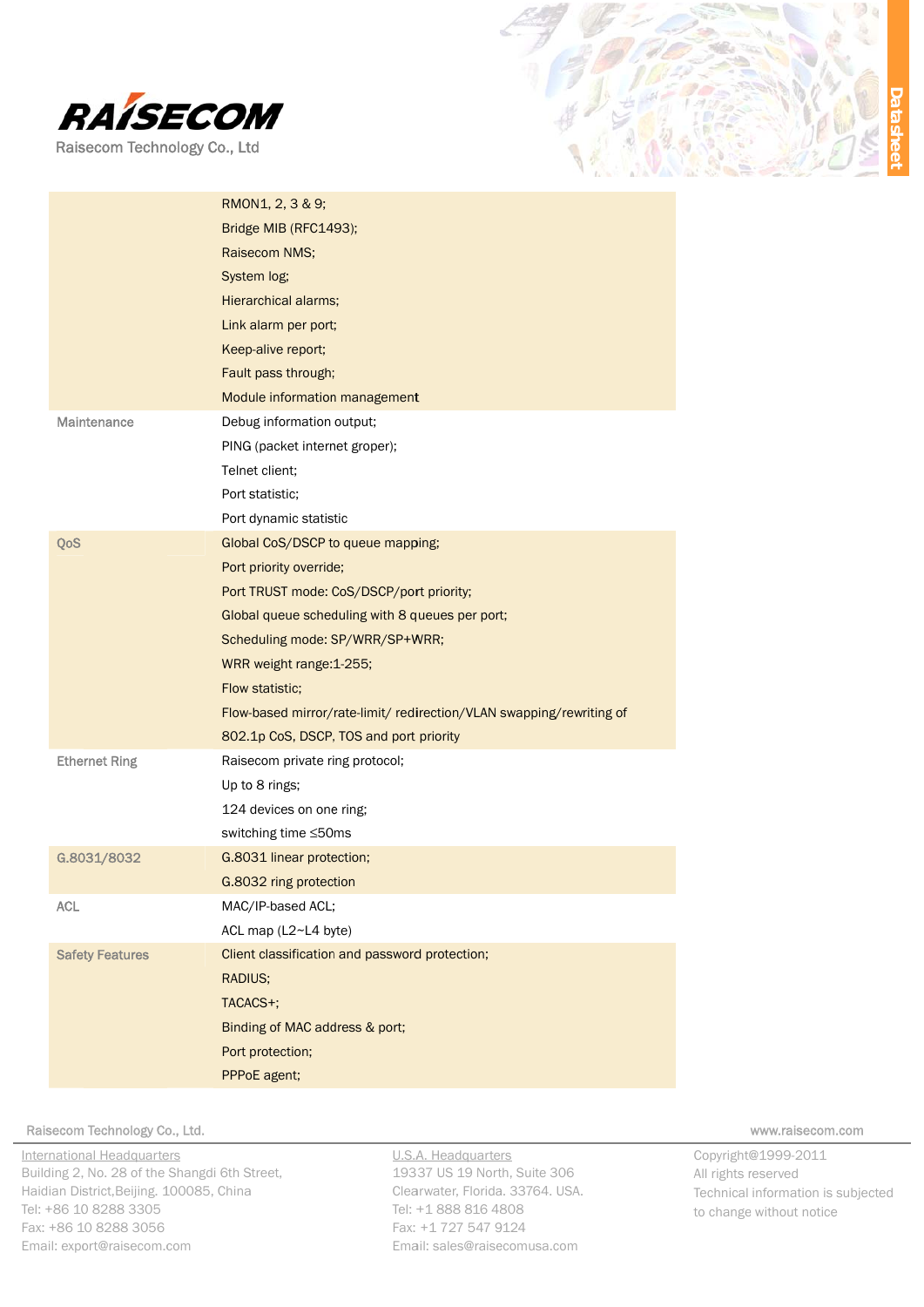



|                           | DOT1X;                                                               |  |  |  |
|---------------------------|----------------------------------------------------------------------|--|--|--|
|                           | IP source guard;                                                     |  |  |  |
|                           | Dynamic ARP inspection (DAI)                                         |  |  |  |
| <b>CFM</b>                | IEEE802.1ag/ITU-T Y.1731 protocol: up to 256 MEP, 256 MA;            |  |  |  |
|                           | Connectivity check (CC); Loopback (LB); Link trace (LT); Performance |  |  |  |
|                           | Monitor(PM)                                                          |  |  |  |
| <b>Password Recovery</b>  | Supported                                                            |  |  |  |
| Filter                    | ACL hardware filter;                                                 |  |  |  |
|                           | Support MAC 1536 traffic streams                                     |  |  |  |
| <b>LLDP</b>               | Discovery remote base on link layer;                                 |  |  |  |
|                           | Get remote basic information                                         |  |  |  |
| Error Tolerance &         | System error report;                                                 |  |  |  |
| Redundancy                | Fast recovery during serious error                                   |  |  |  |
| <b>Scheduling</b>         | System task scheduling                                               |  |  |  |
| MEF 9 & 14                | Supported                                                            |  |  |  |
| <b>Time Management</b>    | Time zone; Time modification;                                        |  |  |  |
|                           | Support SNTP & NTP                                                   |  |  |  |
| <b>Software Upgrade</b>   | Xmodem/FTP upgrade in BOOTROM                                        |  |  |  |
|                           | FTP/TFTP                                                             |  |  |  |
| <b>Auto Configuration</b> | Supported                                                            |  |  |  |
| <b>DHCP</b>               | DHCP Server/Relay/Snooping/Client;                                   |  |  |  |
|                           | Support option82/option61                                            |  |  |  |
| IP <sub>v6</sub>          | IPv6 address config and accessing;                                   |  |  |  |
|                           | MLD snooping; DHCP based on IPv6                                     |  |  |  |
|                           |                                                                      |  |  |  |

## Raisecom Technology Co., Ltd.

International Headquarters Building 2, No. 28 of the Shangdi 6th Street, Haidian District, Beijing. 100085, China Tel: +86 10 8288 3305 Fax: +86 10 8288 3056 Email: export@raisecom.com

U.S.A. Headquarters 19337 US 19 North, Suite 306 Clearwater, Florida. 33764. USA. Tel: +1 888 816 4808 Fax: +1 727 547 9124 Email: sales@raisecomusa.com

www.raisecom.com